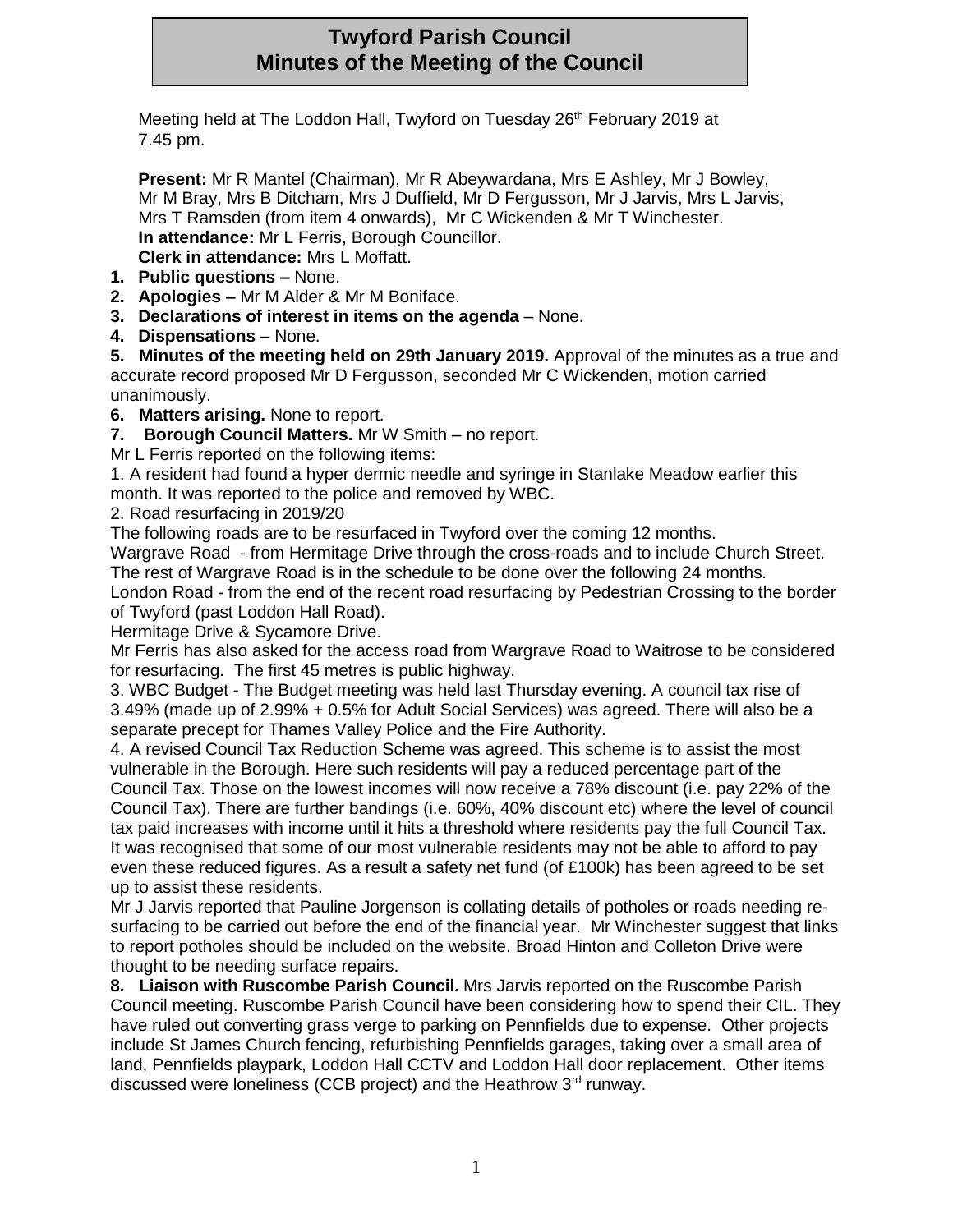## **9.0 Reports and to receive any recommendations from committees:**

## 9.1 **Planning and Amenities Committee & Neighbourhood Plan 05.02.19**

Mrs B Ditcham reported on items 6.6, 7.5, 13.1.1, 14.3.1 & 14.6.

Mr C Wickenden reported on the Neighbourhood plan highlighting progress with the questionnaire, a volunteer who is keen to project plan the next stage, village banners and progress with the electronic survey.

#### 9.2 **Parish Lands Committee 12.02.19**

Mr J Bowley reported on items 6, 7 and 14.1.

9.3 **Finance and General Purposes Committee 19.02.19** – no meeting held.

#### 9.4 **Fete Committee 26.02.19**

Mr D Fergusson reported that the fete plans are going well and Barnes Fitness / Castle Royle are looking at organising a mini tough mudder around the fitness trail.

#### 9.5 **Other representatives reports**

9.5.1 Twyford in Bloom meeting 05.02.19 Mr M Bray reported that Nick Barnes will be providing sponsorship. The judging will take place in June. Items discussed were maintenance of street furniture, permanent notices to pick up litter, crack in Bell Corner planter and posters on website and twitter.

9.5.2 Neighbourhood Action Group 07.02.19 Mrs T Ramsden reported. Piggott School are doing well with their academic achievement. Reports of an increase in Woodley burglaries and decrease in reports of antisocial behaviour. Two new PCSO's are joining the police in March. Wargrave firestation has 59% crew. It is holding a May open day which should be supported there would be a significant impact on Twyford should the firestation close. Reports from Hurst and Wargrave were summarised. The next meeting will be 7pm on 16<sup>th</sup> May 2019.

9.5.3 Twyford Together Executive 18.02.19 – minutes have been circulated.

9.5.4 Community Hub – Mr J Bowley reported that a meeting had not been held. Mr J Jarvis reported that the theatre group who were located at Polehampton Boys school have now moved to Loddon Hall. He reported that the Polehampton Trust are looking at options for the building including selling it to a charity to then build a library. A charity is being set up and Mr Turner is starting fundraising.

9.5.5 Borough Parish Liaison Forum 04.02.19 – Mr J Bowley reported on the food waste presentation. Minutes circulated.

**10. Localities – meeting with Jude Whyte.** [Discussion on managing physical resources in the area, place-shaping ambitions, asset transfer opportunities, joint service provision options and compelling local issues/topics.] Meeting to be arranged.

**11. Clerk's report** – no items to report.

**12. Items to be discussed at the next meeting** – no items.

**13. Correspondence (circulated to councillors by email):**

13.1 Community Conference 27.02.19 (circulated 25.01.19) Noted.

13.2 Agenda for Borough Parish Liaison Forum, Monday, 4th February, 2019, 7.00 pm (circulated 25.01.19) Noted.

13.3 BALC Newsletter (circulated 28.01.19) Noted.

13.4 Cuincy Concert ,Melodie choir and High Voltage Singers joint concert in Cuincy. Video evening. (circulated 28.01.19) Noted.

13.5 CCB - Loneliness and Isolation (circulated 28.01.19) Mrs Ditcham will respond.

13.6 Police & Crime Bulletin January 2019 - Chief Constable appointment, council tax and more... (circulated 28.01.19) Noted.

13.7 Borough Parish Liaison Forum 04.02.19 (circulated 28.01.19) Noted.

13.8 Leader of WBC - Update on the Wokingham Borough Plan (circulated 30.01.19) Noted.

13.9 Executive Committee Meeting 18th February (circulated 01.02.19) Noted.

13.10 Ruscombe Parish Council meeting 6th Feb 2019 Agenda and last months minutes (circulated 01.02.19) Noted.

13.11 Community Conference and Borough / Council Plan (circulated 06.02.19) Noted.